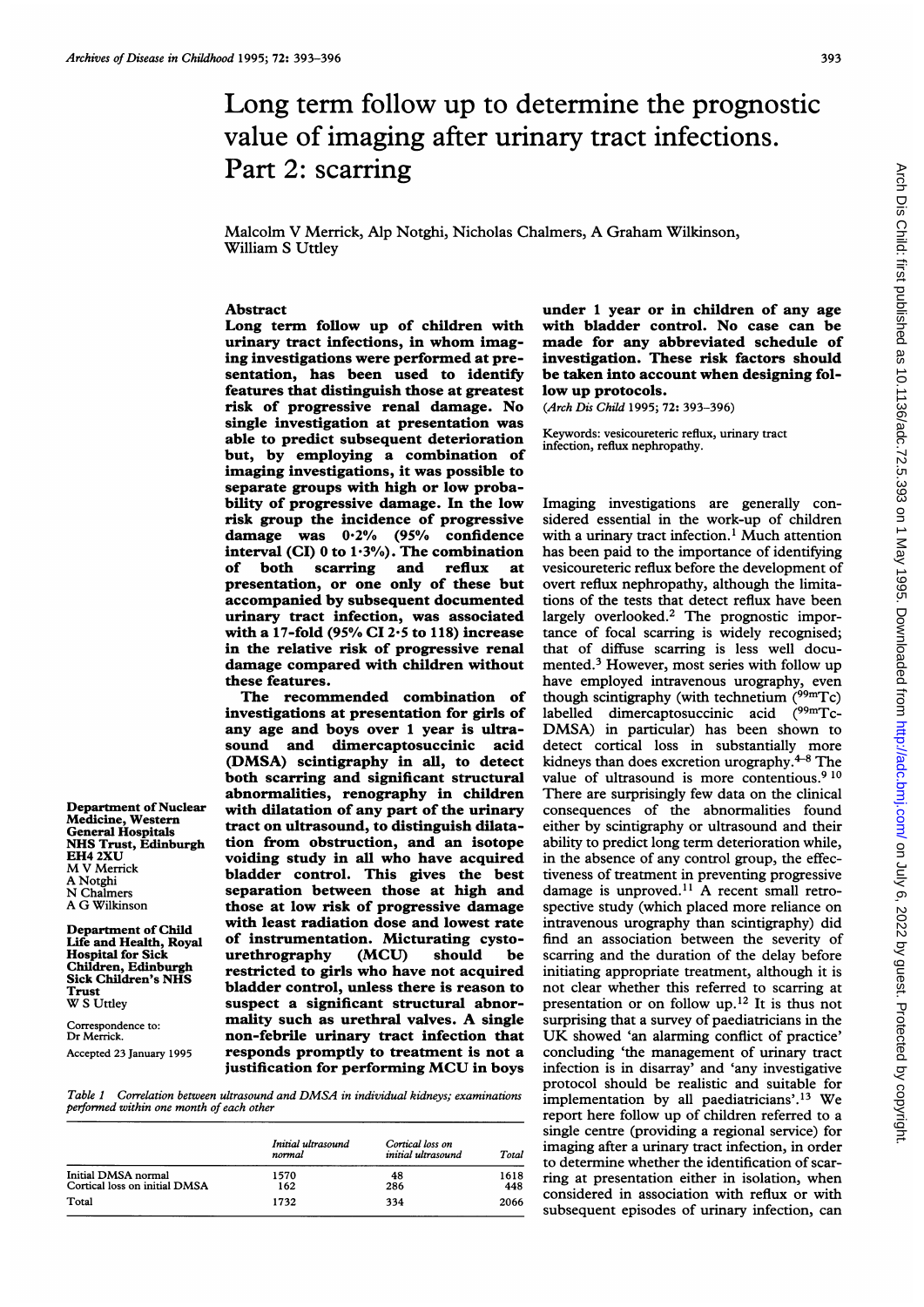Table 2 Associations between the presence or absence of scarring at presentation and the subsequent appearance or progression of scarring

|                                                                                                                                                                                                                      | Girls                                                             |                                                                     | Bovs                                                    |                                                                   |
|----------------------------------------------------------------------------------------------------------------------------------------------------------------------------------------------------------------------|-------------------------------------------------------------------|---------------------------------------------------------------------|---------------------------------------------------------|-------------------------------------------------------------------|
|                                                                                                                                                                                                                      | $\langle$ 1 year                                                  | $\geq 1$ year                                                       | $\langle$ 1 vear                                        | $\geq 1$ year                                                     |
| No of kidneys in which no scarring was observed at presentation<br>No (%) in which scars developed<br>No of kidneys with scarring at presentation<br>No (%) in which scarring progressed<br>Difference in % (95% CI) | 372<br>13(3.5)<br>56<br>$8(14-3)$<br>$10.8(1.4 \text{ to } 20.1)$ | 5492<br>56 $(0.98)$<br>697<br>59(8.5)<br>$7.5(5.4 \text{ to } 9.6)$ | 510<br>6(1.2)<br>63<br>10(15.9)<br>$14.7$ (5.6 to 23.8) | 1973<br>19(0.96)<br>247<br>16(6.5)<br>5.5 $(2.4 \text{ to } 8.6)$ |

Table 3 Associations between urinary tract infections (UTIs) after the index event and appearance or progression of scaring

|                                                                                                                                                              | Girls                                                 |                                                                    | Bovs                                                 |                                                              |
|--------------------------------------------------------------------------------------------------------------------------------------------------------------|-------------------------------------------------------|--------------------------------------------------------------------|------------------------------------------------------|--------------------------------------------------------------|
|                                                                                                                                                              | $\langle$ 1 year                                      | $\geq l$ vear                                                      | $\langle$ 1 year                                     | $\geq 1$ year                                                |
| No having no further UTIs<br>No $(\%)$ with progressive scarring<br>No having further UTIs<br>$No$ (%) with progressive scarring<br>Difference in % (95% CI) | 93<br>2(2.2)<br>59<br>8(13.6)<br>$11.4$ (2.2 to 20.6) | 1790<br>42 $(2.4)$<br>607<br>38(6.3)<br>$3.9(1.9 \text{ to } 6.0)$ | 107<br>3(2.8)<br>91<br>5(5.5)<br>$2.7$ (-2.9 to 8.3) | 607<br>14(2.3)<br>204<br>8(3.9)<br>$1.6$ ( $-1.3$ to $4.5$ ) |

stratify the risk of progressive renal damage. The role of vesicoureteric reflux in the same population is analysed in more detail in the companion paper.2

#### Patients and methods

The population studied has been described previously.2 The reports of imaging and other investigations were obtained from case notes, which were also the source of data on urine cultures, surgical procedures, other investigations, and follow up. The departmental records contained duplicate contemporaneous hard copies of all nuclear medicine reports and examinations, which were reviewed. Renal scintigraphy (99mTc-DMSA, <sup>1</sup> MBq/kg, four projections 1-5 to 3 hours after injection) was performed as described previously, not earlier than 24 hours after labelled diethylenetriaminepenta-acetic acid (99mTc-DTPA) renography or three hours after labelled mercaptoacetyl triglycine (99mTc-MAG3, 0-2 MBq/kg) renography and when children were in remission.4 <sup>14</sup> A scoring system was used to assess the extent of scarring and the magnitude of any changes.15 Ultrasound was performed by one of three experienced paediatric radiologists or trainees under their supervision. Statistical analysis was performed using the confidence interval analysis (CIA) package.16

### Results

There was concordance between ultrasound and scintigraphy for the presence or absence of scarring in 89-8% of the 2066 children in whom the results of both were available (table 1). Ultrasound failed to detect cortical

Table 4 Associations with subsequent deterioration

|                                               | No       | No (%)           | Relative risk         |
|-----------------------------------------------|----------|------------------|-----------------------|
|                                               | in group | deteriorating    | (95% CI)              |
| Kidneys without cortical loss at presentation | 6069     | 67 $(1 \cdot 1)$ | $6.94$ (4.98 to 9.68) |
| Kidneys with cortical loss at presentation    | 870      | 66(7.6)          |                       |
| Kidneys without vesicoureteric reflux         | 4945     | 69 $(1.4)$       | $4.66$ (3.40 to 6.38) |
| Kidneys with vesicoureteric reflux            | 1197     | 82(6.4)          |                       |
| Children without further urinary infections   | 2597     | 61(2.3)          | $2.61$ (1.84 to 3.71) |
| Children with further urinary infections      | 961      | 59(8.5)          |                       |

loss in 162 of 448 kidneys in which a scintigraphic abnormality was reported (36-2%) while scintigraphy was considered normal in 48 (14 $-3\%$ ) of those with ultrasound reports of cortical thinning or loss. Abnormalities other than cortical loss, most commonly a dilated renal pelvis, were detected by ultrasound in 176 children (209 kidneys,  $7.3\%$  of the kidneys examined by ultrasound). Significant dilation of the renal pelvis was also identified in all by renography, which was in any case necessary to differentiate between physiological dilatation, obstruction, and reflux. Progressive renal damage occurred more commonly in children who had cortical loss at presentation (table 2), and in girls in whom further urinary tract infections were confirmed (table 3) but not boys. The number of older children in each year is small and it was not possible to identify a cut off beyond which there was no risk of damage to previously normal kidneys. Only one boy and four girls who presented over the age of 8 years with unscarred kidneys subsequently developed cortical loss, but these were scattered throughout the range. Multiple recurrences of infection were frequent in both sexes. There was a tendency for a greater number of subsequent infections to be associated with progression of scarring in girls under <sup>1</sup> year, but no such association was evident in older girls or in boys.

Any single abnormal feature occurred in only about a half of the children who suffered progressive renal damage (table 4). Considering each test separately, the probability of progressive damage was highest in girls under <sup>1</sup> year with vesicoureteric reflux (odds ratio 14-5) and in boys under <sup>1</sup> with scarring at presentation (odds ratio 13-5) (table 5). The documentation of either reflux or further urinary tract infection did not confer a significantly increased risk of progressive damage in boys under 1, nor did further urinary tract infection in boys over <sup>1</sup> year. Results of three imaging investigations (ultrasound, scintigraphy, and either MCU or the indirect isotope voiding study) were available both at presentation and on follow up in 623 children. All of this group also had both initial and follow up urine cultures. Although the sensitivity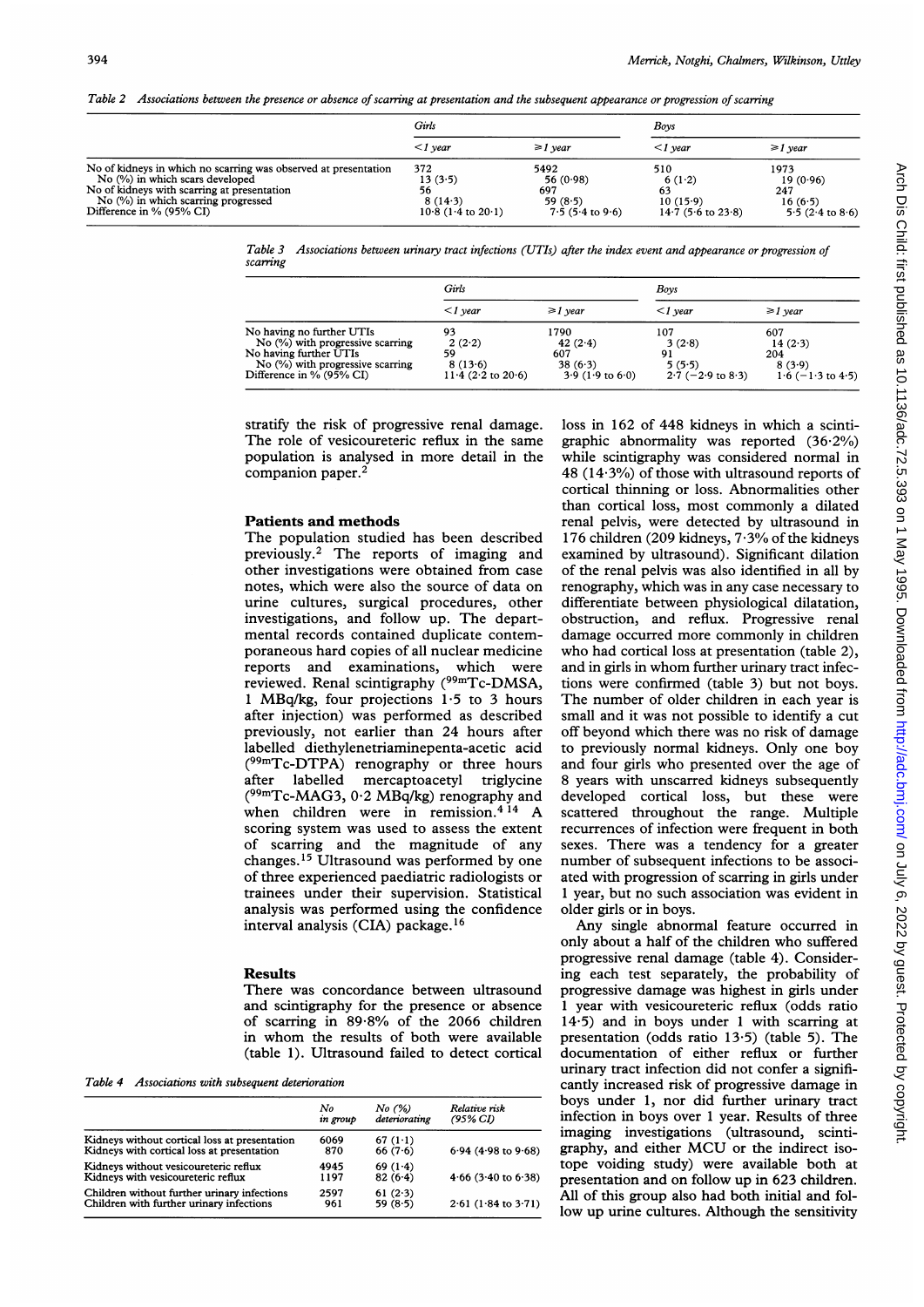Table 5 Odds ratio (95% CI) for subsequent deterioration compared with those in whom this feature was not present at presentation

|                                                                                                        | Girls                                                                             |                                                                         | Boys                                                                                         |                                                                            |
|--------------------------------------------------------------------------------------------------------|-----------------------------------------------------------------------------------|-------------------------------------------------------------------------|----------------------------------------------------------------------------------------------|----------------------------------------------------------------------------|
|                                                                                                        | $\langle$ 1 vear                                                                  | $\geq l$ vear                                                           | $\langle$ 1 year                                                                             | $\geq l$ year                                                              |
| Vesicoureteric reflux (MCU or IVS)<br>Cortical loss (DMSA or ultrasound)<br>Further urinary infections | $14.5$ (1.8 to 118)<br>$4.1(1.6 \text{ to } 10.3)$<br>$6.3(1.3 \text{ to } 30.7)$ | $4.4$ (3.0 to 6.5)<br>$8.3$ (5.7 to 12.1)<br>$2.7(1.7 \text{ to } 4.2)$ | $1.5(0.4 \text{ to } 5.8)$ *<br>$13.5(4.7 \text{ to } 48.4)$<br>$1.7(0.7 \text{ to } 4.1)$ * | $5.1$ (2.4 to 10.5)<br>$6.7$ (3.4 to 13.3)<br>$2.0(0.5 \text{ to } 8.4)$ * |

\*Note: <sup>a</sup> lower limit for the 95% CI of less than 10 indicates that the difference in risk is not statistically significant. IVS=indirect isotope voiding study.

and specificity of each investigation was relatively poor when considered singly, there was a strong correlation between the number of abnormal investigations at presentation and the risk of subsequent deterioration  $(r=-0.961, 95%$  confidence interval (CI)  $-0.518$  to  $-0.998$ ). Considering follow up urine culture results in conjunction with the initial imaging, children with any two abnormal test results had a relative risk of progressive damage of 17-9 (95% CI 2-5 to 118) compared with those in whom no test or only <sup>a</sup> single test was abnormal (table 6).

#### **Discussion**

Previous long term follow up studies that considered the role of imaging have, for the most part, employed excretion urography,<sup>17 18</sup> even though there is ample evidence that scintigraphy gives a substantially lower radiation dose than excretion urography and is appreciably more sensitive than either excretion urography or ultrasound for detecting both reversible and irreversible renal damage. $4-8$ Studies to determine the long term prognostic significance of abnormalities detected by scintigraphy and ultrasound have been restricted to small or selected groups.19 <sup>20</sup> The long term significance of the abnormalities found by these techniques has principally been inferred by extrapolation from earlier studies using less sensitive modalities and has not been directly observed, the assumption being made that both reveal similar pathology. It could, however, be argued that these investigations are too sensitive or the information provided is not strictly comparable and could lead to inappropriate treatment.21 It is thus important to follow up these children to establish the true position.

The good agreement between scintigraphy

Table 6 Relationship between number of abnormal tests and subsequent progressive renal damage in those with all test results available both at presentation and on follow up

|                                                | No with progressive<br>damage/total (%) | 95% CI (%)                      |
|------------------------------------------------|-----------------------------------------|---------------------------------|
| All negative                                   | 0/197                                   | $0$ to $1.9$                    |
| Any one abnormal                               | 1/216(0.5)                              | $0$ to $2.6$                    |
| Any two abnormal                               | 6/121(5.0)                              | $1.8$ to $10.5$                 |
| Any three abnormal                             | 8/58(13.8)                              | $6.2$ to $25.4$                 |
| All four abnormal                              | 10/31(32.3)                             | $16.7$ to $51.4$                |
| Zero or one abnormal<br>More than one abnormal | 1/413(0.2)<br>$24/210(11-4)$            | 0 to $1.3*$<br>$7.1$ to $15.7*$ |

\*Relative risk 17-9 (95% CI 2-5 to 118).

Correlation coefficient between percentage deteriorating and number of tests abnormal -0-961 (95% CI -0-998 to -0-518. The tests were abdominal ultrasound, DMSA scintigraphy, indirect isotope voiding study or MCU, and follow up urine culture.

and ultrasound in the present series, while at first sight at variance with experience elsewhere,  $9\overline{1022}$  is associated with a number of synergistic factors, in particular the large number of true negatives, where no technique revealed an abnormality and who remained well on follow up. Moreover all ultrasound examinations were performed by or under the direct supervision of an experienced paediatric radiologist. Nevertheless the difficulty in differentiating by ultrasound between scarring and fetal lobulation, the delay before scars are detectable and the poor reproducibility are well documented.<sup>9 10 22-24</sup> Experimental and clinical studies with DMSA indicate that although false negatives occur, mainly associated with concentric cortical thinning or scars which have retracted, false positives are rare.<sup>25</sup> <sup>26</sup> Our findings, that ultrasound underestimates the prevalence of scarring by 36%, while DMSA misses 14% and cannot detect calculi, hydronephrosis, or ureterocoele are thus in accord with previous reports.

The role of ultrasound in urinary tract infection has been questioned.9 <sup>10</sup> <sup>22</sup> None of the children in the present series with an abnormality seen on ultrasound alone deteriorated, although the number in this category is small. It is, however, clear that when employing ultrasound as the sole imaging that the pick-up rate of clinically important abnormalities is low. The absence of ionising radiation is not in itself a justification for performing an unproductive examination. However, the false negative rate of DMSA, due to its inability to detect concentric cortical thinning, plus the few significant structural abnormalities identified on routine ultrasound, do provide justification for ultrasound as a component of an integrated and structured plan, but not in isolation. The data in the accompanying paper reaffirm the importance of reflux as a risk factor, principally when associated with further episodes of infection, but also highlight the limitations of tests for the presence of vesicoureteric reflux.2 Either reflux or scarring on DMSA scintigraphy was found at presentation in 69% of those who deteriorated, but the specificity of DMSA is much higher (0.88 compared with 0-45). Ultrasound had a higher specificity still (0.93) but a sensitivity of only 0.41. Thus while any single imaging test or any pair of tests was a relatively weak predictor of subsequent deterioration if considered in isolation (table 4), the combination of three imaging investigations when considered in conjunction with follow up urine culture was much more powerful (table 6).